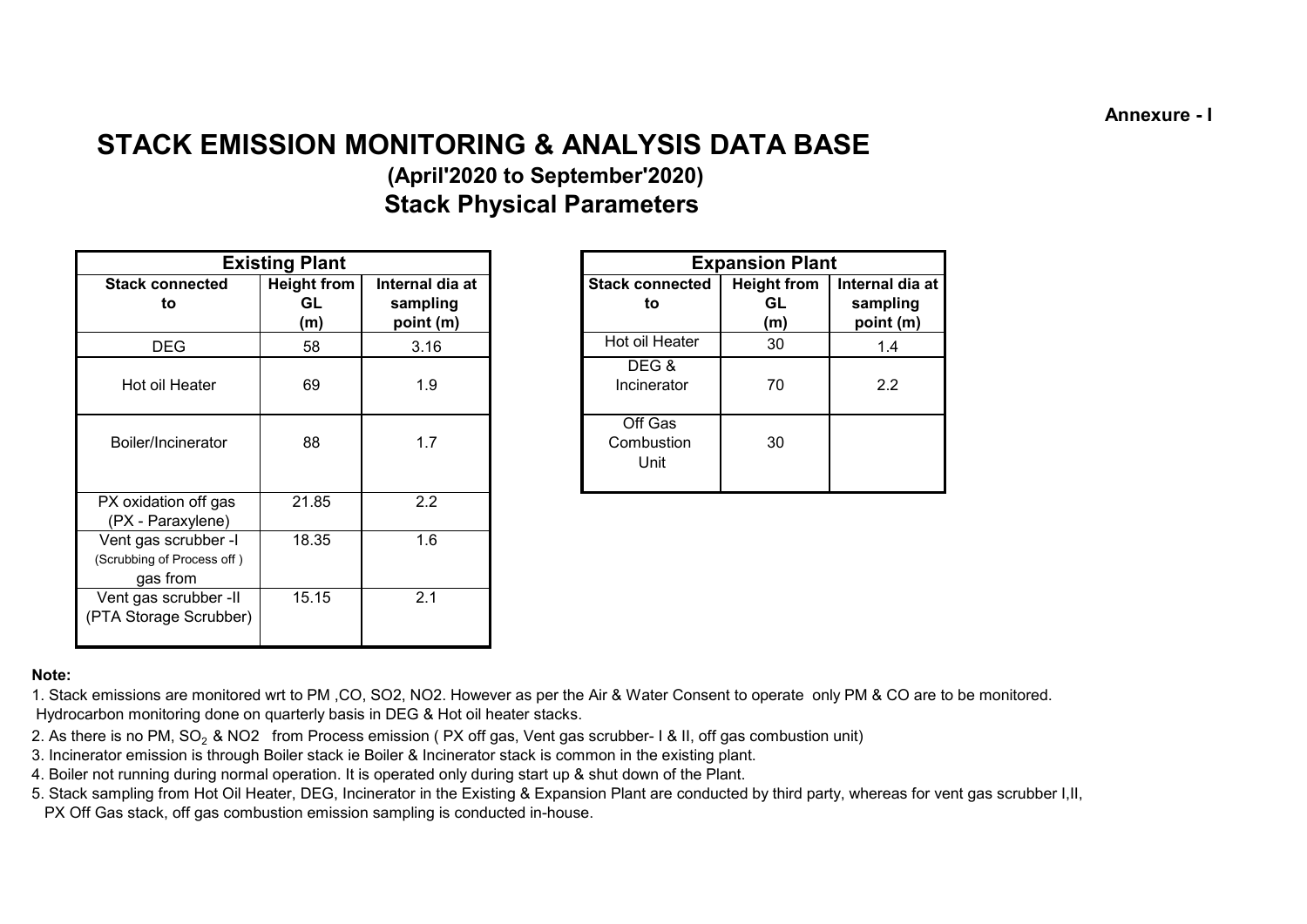### **ANALYSIS RESULTS**

### **Month -April'2020**

|       |                             |                   |                                                   |                                | <b>Expansion Plant</b> |                         |                          |                                 |                                     |
|-------|-----------------------------|-------------------|---------------------------------------------------|--------------------------------|------------------------|-------------------------|--------------------------|---------------------------------|-------------------------------------|
| S No. | <b>Parameter</b>            | Hot oil<br>heater | <b>DEG</b>                                        | Incinerator   PX off gas Stack | Vent gas<br>scrubber-l | Vent gas<br>scrubber-II | <b>Hot Oil</b><br>Heater | DEG &<br><b>Incinerat</b><br>or | <b>Off Gas</b><br><b>Combustion</b> |
|       | PM (mg/Nm3)                 |                   |                                                   |                                |                        |                         |                          |                                 |                                     |
|       | CO ( %, v/v)                |                   | <b>Sampling Not Done Due To COVID-19 Pandamic</b> |                                |                        |                         |                          |                                 |                                     |
|       | $SO2$ (mg/Nm3)              |                   | <b>Situation &amp; Lockdown.</b>                  |                                | Not venting            | Not venting             |                          | Standby                         |                                     |
|       | $NO2$ (mg/NM <sup>3</sup> ) |                   |                                                   |                                |                        |                         |                          |                                 |                                     |

#### **ANALYSIS RESULTS Month -May'2020**

|       | MONTH -MAY 2020  |                   |                                                   |  |                                |                        |                         |                                 |                                 |                                     |  |
|-------|------------------|-------------------|---------------------------------------------------|--|--------------------------------|------------------------|-------------------------|---------------------------------|---------------------------------|-------------------------------------|--|
|       |                  |                   |                                                   |  | <b>Expansion Plant</b>         |                        |                         |                                 |                                 |                                     |  |
| S No. | <b>Parameter</b> | Hot oil<br>heater | <b>DEG</b>                                        |  | Incinerator   PX off gas Stack | Vent gas<br>scrubber-l | Vent gas<br>scrubber-II | <b>Hot Oil</b><br><b>Heater</b> | DEG &<br><b>Incinerat</b><br>or | <b>Off Gas</b><br><b>Combustion</b> |  |
|       | PM (mg/Nm3)      |                   |                                                   |  |                                |                        |                         |                                 |                                 |                                     |  |
|       | CO ( %, v/v)     |                   | <b>Sampling Not Done Due To COVID-19 Pandamic</b> |  |                                |                        |                         |                                 |                                 |                                     |  |
|       | $SO2$ (mg/Nm3)   |                   | <b>Situation &amp; Lockdown.</b>                  |  | Not venting                    | Not venting            |                         | Standby                         |                                 |                                     |  |
|       | $NO2$ , (mg/Nm3) |                   |                                                   |  |                                |                        |                         |                                 |                                 |                                     |  |

### **WBPCB SAMPLING:** `

|          |                  | <b>Existing Plant</b>                             | <b>Expansion Plant</b> |                    |
|----------|------------------|---------------------------------------------------|------------------------|--------------------|
| l S No.l | <b>Parameter</b> | <b>Sampling Not Done Due To COVID-19 Pandamic</b> | Heater                 | DEG &              |
|          |                  |                                                   |                        | <b>Incinerator</b> |
|          | PM (mg/Nm3)      | Situation & Lockdown.                             |                        | stop               |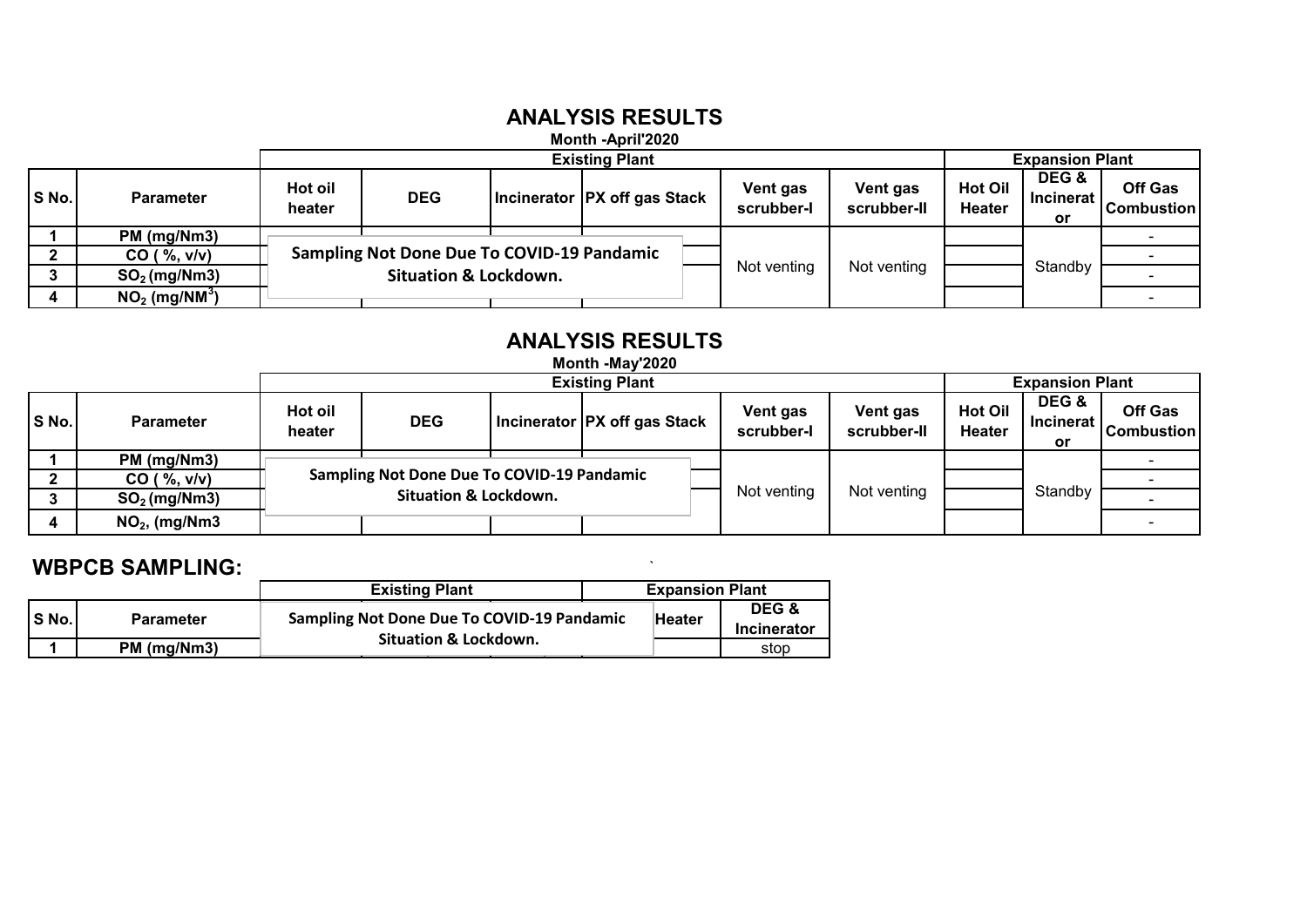#### **Month -June'2020 ANALYSIS RESULTS**

|       |                  |                   |                       |                   | <b>IVIUIIIII FJUIIE ZUZU</b>   |                        |                         |                                 |                                   |                                     |  |
|-------|------------------|-------------------|-----------------------|-------------------|--------------------------------|------------------------|-------------------------|---------------------------------|-----------------------------------|-------------------------------------|--|
|       |                  |                   | <b>Existing Plant</b> |                   |                                |                        |                         | <b>Expansion Plant</b>          |                                   |                                     |  |
| S No. | <b>Parameter</b> | Hot oil<br>heater | <b>DEG</b>            |                   | Incinerator   PX off gas Stack | Vent gas<br>scrubber-l | Vent gas<br>scrubber-II | <b>Hot Oil</b><br><b>Heater</b> | DEG &<br><b>Incinerat I</b><br>or | <b>Off Gas</b><br><b>Combustion</b> |  |
|       | PM (mg/Nm3)      | 32.5              |                       |                   |                                |                        |                         | 93.1                            |                                   |                                     |  |
|       | CO (ppm)         | 89.7              |                       |                   | 0.10                           | Not venting            | Not venting             | 78.5                            | standby                           |                                     |  |
|       | $SO2$ (mg/Nm3)   | 647               | stop**                | stop <sup>*</sup> |                                |                        |                         | 572.8                           |                                   |                                     |  |
| 4     | $NO2$ , (mg/Nm3  | 329.5             |                       |                   |                                |                        |                         | 276                             |                                   |                                     |  |

|       |                  |                   | <b>Existing Plant</b> |                    | <b>Expansion Plant</b> |                      |
|-------|------------------|-------------------|-----------------------|--------------------|------------------------|----------------------|
| S No. | <b>Parameter</b> | Hot oil<br>heater | <b>DEG</b>            | <b>Incinerator</b> | <b>Hot Oil Heater</b>  | DEG &<br>Incinerator |
|       | NMHC (ppm)       | <1.0              | stop**                | stop               | < 1.0                  | stop                 |

# **ANALYSIS RESULTS**

### **Month - July'2020**

|       |                  |                   | <b>Existing Plant</b> |                   |                                |                        |                         |                                 | <b>Expansion Plant</b>          |                              |  |
|-------|------------------|-------------------|-----------------------|-------------------|--------------------------------|------------------------|-------------------------|---------------------------------|---------------------------------|------------------------------|--|
| S No. | <b>Parameter</b> | Hot oil<br>heater | <b>DEG</b>            |                   | Incinerator   PX off gas Stack | Vent gas<br>scrubber-l | Vent gas<br>scrubber-II | <b>Hot Oil</b><br><b>Heater</b> | DEG &<br><b>Incinerat</b><br>or | Off Gas<br><b>Combustion</b> |  |
|       | PM (mg/Nm3)      | 78.5              |                       |                   |                                |                        |                         | 37.7                            | standby                         |                              |  |
|       | CO (ppm)         | 81.7              |                       | stop <sup>*</sup> | 0.09                           | Not venting            | Not venting             | 72.8                            |                                 |                              |  |
|       | $SO2$ (mg/Nm3)   | 630.4             | stop**                |                   |                                |                        |                         | 559.6                           |                                 |                              |  |
| 4     | $NO2$ , (mg/Nm3  | 314.5             |                       |                   |                                |                        |                         | 290.8                           |                                 |                              |  |

# **ANALYSIS RESULTS**

**Month - August'2020**

|       |                  | <b>Existing Plant</b> |            |       |                                |                        |                         |                                 |                          |                                     |
|-------|------------------|-----------------------|------------|-------|--------------------------------|------------------------|-------------------------|---------------------------------|--------------------------|-------------------------------------|
|       |                  |                       |            |       |                                |                        |                         | <b>Expansion Plant</b>          |                          |                                     |
| S No. | <b>Parameter</b> | Hot oil<br>heater     | <b>DEG</b> |       | Incinerator   PX off gas Stack | Vent gas<br>scrubber-l | Vent gas<br>scrubber-II | <b>Hot Oil</b><br><b>Heater</b> | DEG &<br>Incinerat<br>or | <b>Off Gas</b><br><b>Combustion</b> |
|       | PM (mg/Nm3)      | 56.5                  |            |       |                                |                        |                         | 51                              | standby                  |                                     |
|       | CO (ppm)         | 89.6                  |            | stop' | 0.11                           |                        |                         | 78.7                            |                          |                                     |
|       | $SO2$ (mg/Nm3)   | 466.1                 | stop**     |       |                                | Not venting            | Not venting             | 403.2                           |                          |                                     |
|       | $NO2$ , (mg/Nm3  | 216.2                 |            |       |                                |                        |                         | 192.6                           |                          |                                     |